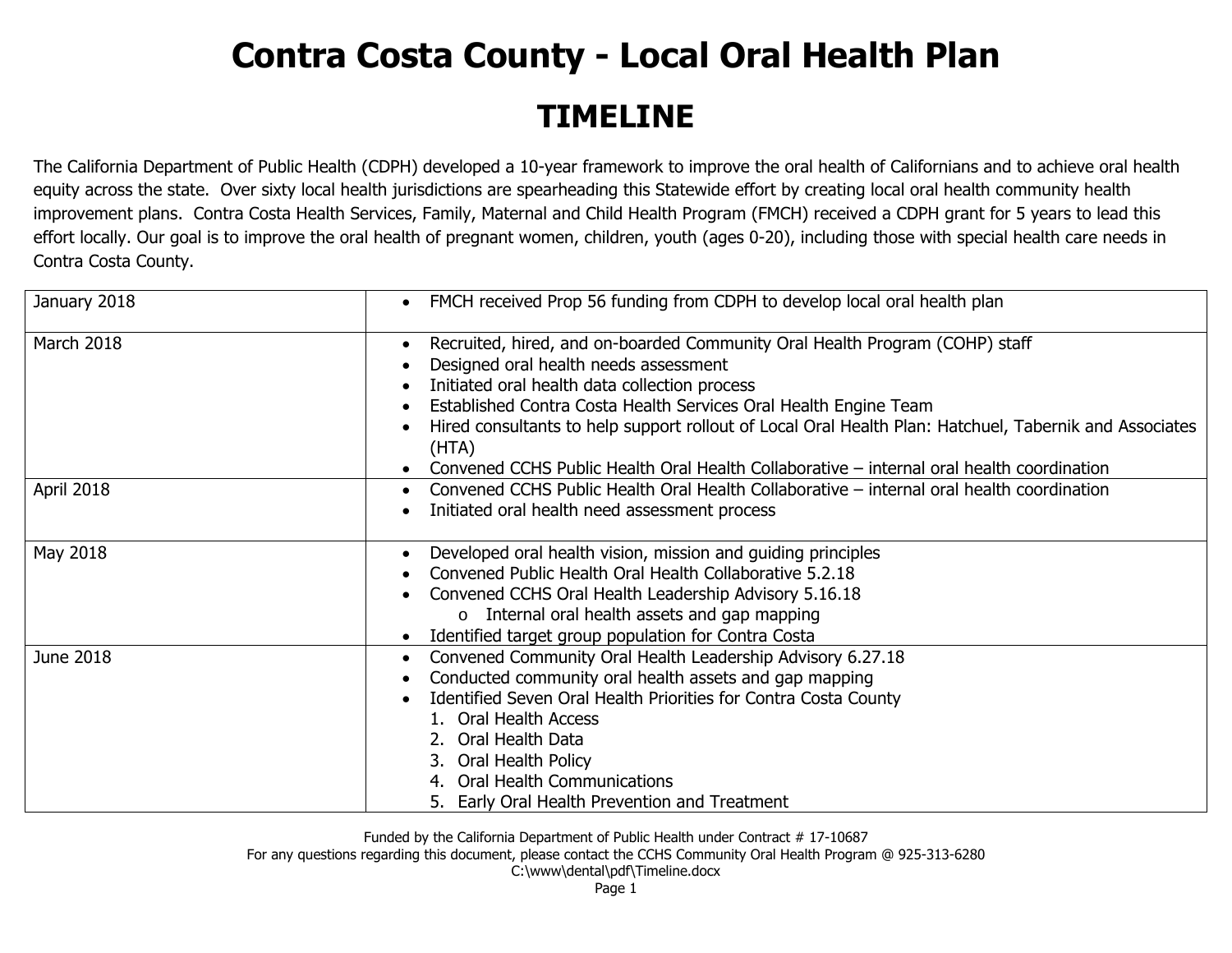|                     | 6. Care Coordination<br>7. Oral Health in Schools                                                                                                                                                                                                                                                                                                                                                                                                                                                                                                                                                                                                                                                                                                                                                                                                                                                                                                                                                                                                                                                                                                                                                                                                                                                                                                        |
|---------------------|----------------------------------------------------------------------------------------------------------------------------------------------------------------------------------------------------------------------------------------------------------------------------------------------------------------------------------------------------------------------------------------------------------------------------------------------------------------------------------------------------------------------------------------------------------------------------------------------------------------------------------------------------------------------------------------------------------------------------------------------------------------------------------------------------------------------------------------------------------------------------------------------------------------------------------------------------------------------------------------------------------------------------------------------------------------------------------------------------------------------------------------------------------------------------------------------------------------------------------------------------------------------------------------------------------------------------------------------------------|
|                     | Expanded target population to include pregnant women<br>End of Fiscal Year 1                                                                                                                                                                                                                                                                                                                                                                                                                                                                                                                                                                                                                                                                                                                                                                                                                                                                                                                                                                                                                                                                                                                                                                                                                                                                             |
| <b>July 2018</b>    | Continued oral health needs assessment process by implementing key informant interviews and<br>$\bullet$<br>surveys<br>Developed communication mechanism<br>$\bullet$                                                                                                                                                                                                                                                                                                                                                                                                                                                                                                                                                                                                                                                                                                                                                                                                                                                                                                                                                                                                                                                                                                                                                                                    |
| August-October 2018 | Established and convened 6 Oral Health Workgroups:<br>$\triangleright$ Oral Health Access<br>Oral Health Data & Policy<br>$\triangleright$ Oral Health Communications<br>Early Oral Health Prevention & Treatment<br>$\triangleright$ Care Coordination<br>$\triangleright$ Oral Health in Schools<br>Drafted oral health goals, objectives and strategies for priority areas<br>Each workgroup held 2 meetings and drafted oral health goals, objectives and strategies for<br>corresponding priority areas<br>3 Oral Health Steering Committee meetings were held (one meeting was a joint half day retreat on<br>October 24, 2018 that included Contra Costa Oral Health Steering Committee and Oral Health<br>Workgroups to finalized contents of the oral health strategic plan<br>Oral Health Steering Committee voted on the goals, objectives and strategies (12 goals and 31<br>objectives)<br>Drafted Contra Costa County Oral Health systems map that includes 8 elements:<br>1. Contra Costa Health Services<br>2. Employment and Human Services<br>3. Community Oral Health Providers<br>4. Early Childhood<br>5. Oral Health Collaborators and Funders<br>6. Dental Workforce Development & Education<br>7. Dental Associations<br>8. Dental Society<br>Built out and drafted oral health strategies for community health improvement plan |
| November 2018       | Oral Health Steering Committee approved oral health community health improvement plan<br>$\bullet$<br>Steering Committee prioritized 10 oral health objectives:<br>1. Increase the number of specialist and/or pediatric dentists who accept Medi-Cal<br>2. Increase utilization of Medi-Cal benefits of pregnant women, children and adolescents, which                                                                                                                                                                                                                                                                                                                                                                                                                                                                                                                                                                                                                                                                                                                                                                                                                                                                                                                                                                                                 |

Funded by the California Department of Public Health under Contract # 17-10687

For any questions regarding this document, please contact the CCHS Community Oral Health Program @ 925-313-6280

C:\www\dental\pdf\Timeline.docx